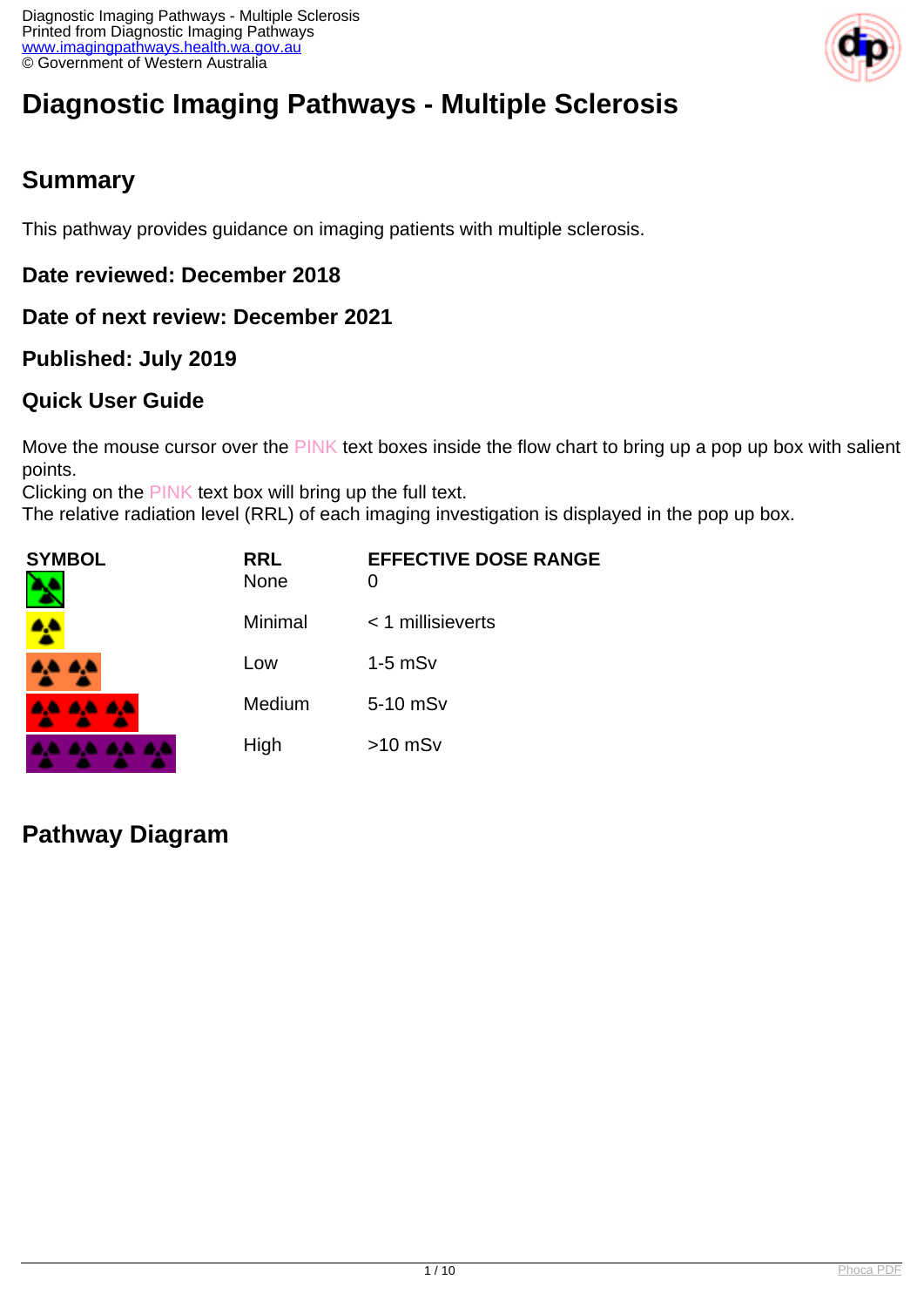#### Diagnostic Imaging Pathways - Multiple Sclerosis Printed from Diagnostic Imaging Pathways [www.imagingpathways.health.wa.gov.au](http://www.imagingpathways.health.wa.gov.au/) © Government of Western Australia



## **Image Gallery**

Note: These images open in a new page



#### **1a Multiple Sclerosis**

32yo M presented with several days of worsening numbness and weakness of his R leg.

1a, 1b: Initial MRI sequence demonstrates multiple periventricular and pericallosal hyperintense lesions. Images shown are T2 weighted turbo spin echo MRI images.

1c: There are also multiple hyperintense lesions in his spinal cord. These satisfy the criteria for dissemination in space.



**1c**

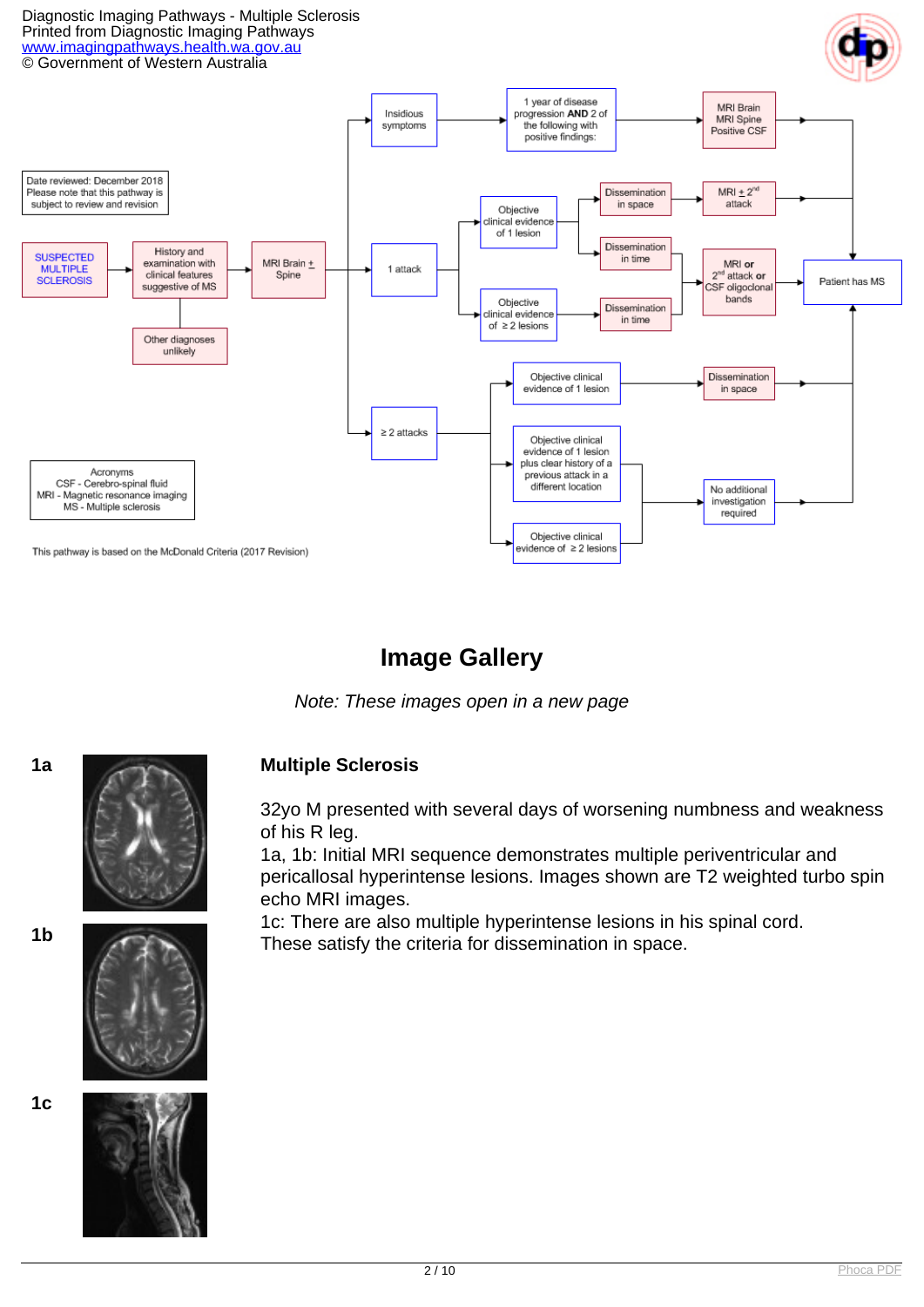Diagnostic Imaging Pathways - Multiple Sclerosis Printed from Diagnostic Imaging Pathways [www.imagingpathways.health.wa.gov.au](http://www.imagingpathways.health.wa.gov.au/) © Government of Western Australia









## **Teaching Points**

- Multiple sclerosis (MS) is an idiopathic inflammatory disease of the central nervous system, characterised pathologically by demyelinating foci termed 'plaques'
- Diagnosis of MS requires demonstration of dissemination in space and dissemination in time as well as exclusion of alternate diagnoses

2a, 2b, 2c: Follow-up MRI scan of same patient performed 3 months after initial MRI. There are multiple new white matter supratentorial lesions demonstrated, predominantly within the right posterior and left temporal

lobes, as well as a new spinal cord lesion at the level of C7.

These satisfy the criteria for dissemination in time.

- The 2017 revision to the McDonald Criteria make several consensus and/or evidence-based recommendations concerning the diagnosis of multiple sclerosis
- MRI can support or replace clinical information for the demonstration of DIS and DIT

## **Suspected Multiple Sclerosis**

- Multiple sclerosis (MS) is an idiopathic inflammatory disease of the central nervous system, characterised pathologically by demyelinating foci termed 'plaques' [1](index.php/imaging-pathways/neurological/multiple-sclerosis?tab=references)
- In [2](index.php/imaging-pathways/neurological/multiple-sclerosis?tab=references)009, there were an estimated 23,700 people with MS in Australia 2
- MS affects more women than men, with a female to male ratio reported to be approximately 2-[3](index.php/imaging-pathways/neurological/multiple-sclerosis?tab=references):1  $\frac{3}{5}$
- The prevalence of MS varies geographically, with a reported positive association between MS prevalence and latitude [4](index.php/imaging-pathways/neurological/multiple-sclerosis?tab=references)
- Other risk factors include: [5](index.php/imaging-pathways/neurological/multiple-sclerosis?tab=references)
	- o Infectious mononucleosis (EBV)
	- Smoking
	- Low serum 25-hydroxyvitamin D levels
	- Obesity in childhood or adolescence
	- Genetic susceptibility: >100 polymorphisms associated with MS, amongst the strongest are alleles of the major histocompatibility complex (MHC), particularly the HLA-DRB1 locus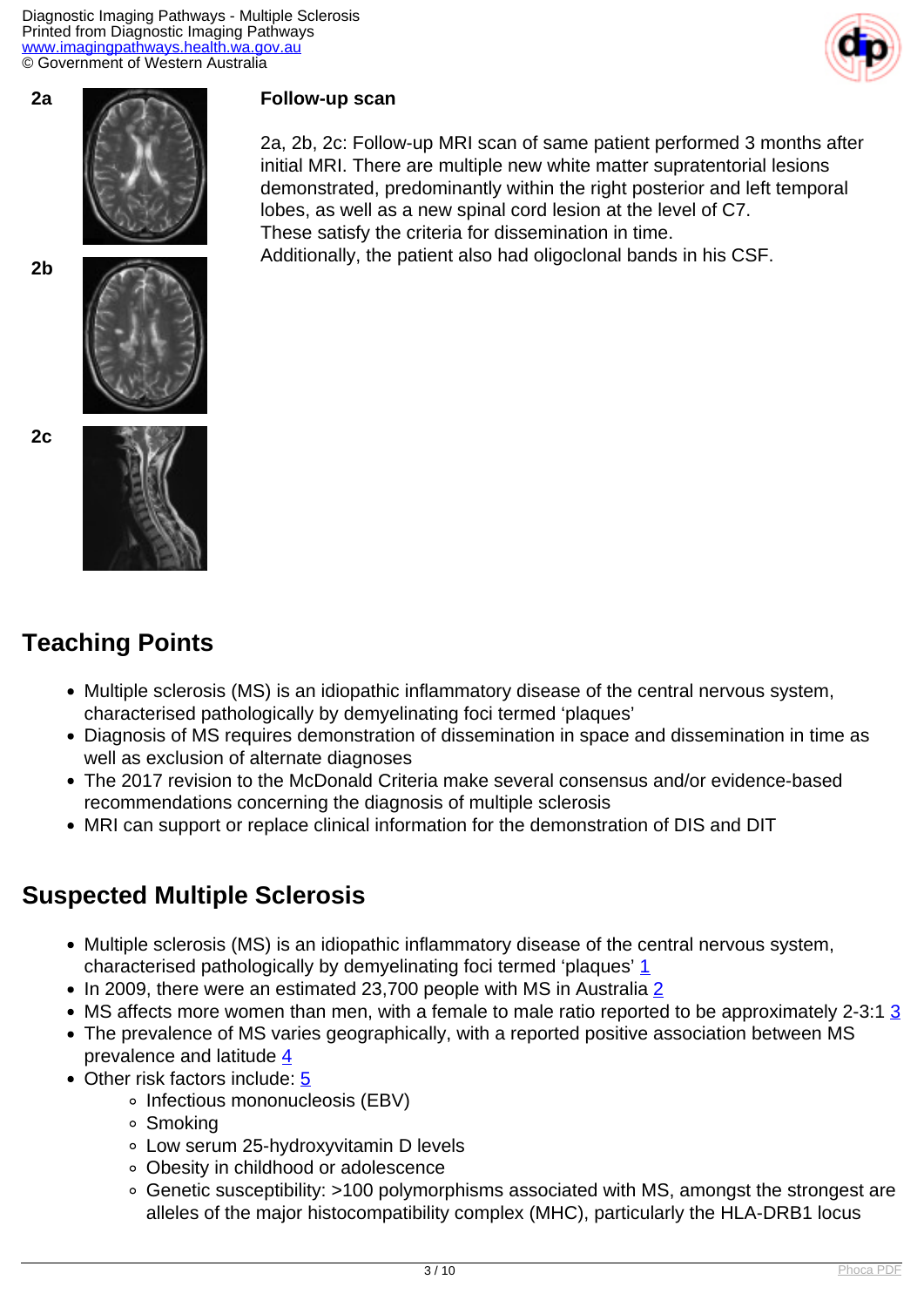

- Clinically, MS is a heterogeneous disorder with several recognised MS subtypes, including;
	- Clinically Isolated Syndrome (CIS)
		- Defined as the first clinical episode with features suggestive of MS
		- A CIS should last for at least 24 hours and occur in the absence of fever or infection, with no clinical features of encephalopathy [6,7](index.php/imaging-pathways/neurological/multiple-sclerosis?tab=references)
		- $\blacksquare$  In a cohort of patients with acute unilateral optic neuritis as a CIS, after 15 years, the probability of developing MS was 50% and was strongly related to presence of lesions on the baseline brain MRI (25% for no lesions and 75% for one or more lesions) [8](index.php/imaging-pathways/neurological/multiple-sclerosis?tab=references)
		- Relapsing-Remitting MS (RRMS)
			- Affects the majority of MS patients (85%)
			- Characterised by acute episodic periods of worsening neurological symptoms ("attacks") followed by (partial or full) recovery
		- Primary-Progressive MS (PPMS)
			- Affects approximately 10-15% of MS patients
			- Characterised by gradual progressive deterioration
			- Occasional plateaus, temporary minor improvements, or acute relapses are still consistent with the definition
		- Secondary-Progressive MS (SPMS)
			- Follows the initial relapsing-remitting course, which then follows onto a progressive course with or without occasional relapses
			- Approximately half of patients with RRMS will convert to SPMS at the ten year mark and 90% at the twenty five year mark [9](index.php/imaging-pathways/neurological/multiple-sclerosis?tab=references)
		- Radiologically Isolated Syndrome (RIS)
			- Brain MRI features typical of demyelination and fulfilling MRI criteria for MS seen as incidental findings in healthy individuals or patients with non-specific symptoms (e.g. headache, dizziness) [6](index.php/imaging-pathways/neurological/multiple-sclerosis?tab=references)
			- High risk for developing clinically definite MS (CDMS), with clinical events identified in 34% of individuals within a 5-year period from the first brain MRI study [10](index.php/imaging-pathways/neurological/multiple-sclerosis?tab=references)

## **History and Examination Suggestive of MS**

- Diagnosis of MS requires demonstration of dissemination in space and dissemination in time as well as exclusion of alternate diagnoses
- Clinical assessment is an essential part of the diagnostic work up of MS [11](index.php/imaging-pathways/neurological/multiple-sclerosis?tab=references)
- Symptoms and signs can be classified as either monofocal (indicative of a single lesion) or multifocal (indicative of more than one lesion)
- Clinical findings can be used to indicate dissemination in space and/or time and a purely clinical diagnosis remains appropriate when MRI and other investigations are not possible
- Clinical features suggestive of an MS attack may include: [12](index.php/imaging-pathways/neurological/multiple-sclerosis?tab=references)
	- Sensory disturbances
	- Unilateral optic neuritis
	- Diplopia
	- Limb weakness
	- Clumsiness
	- Gait ataxia
	- Lhermitte's sign
	- Bowel or bladder disturbance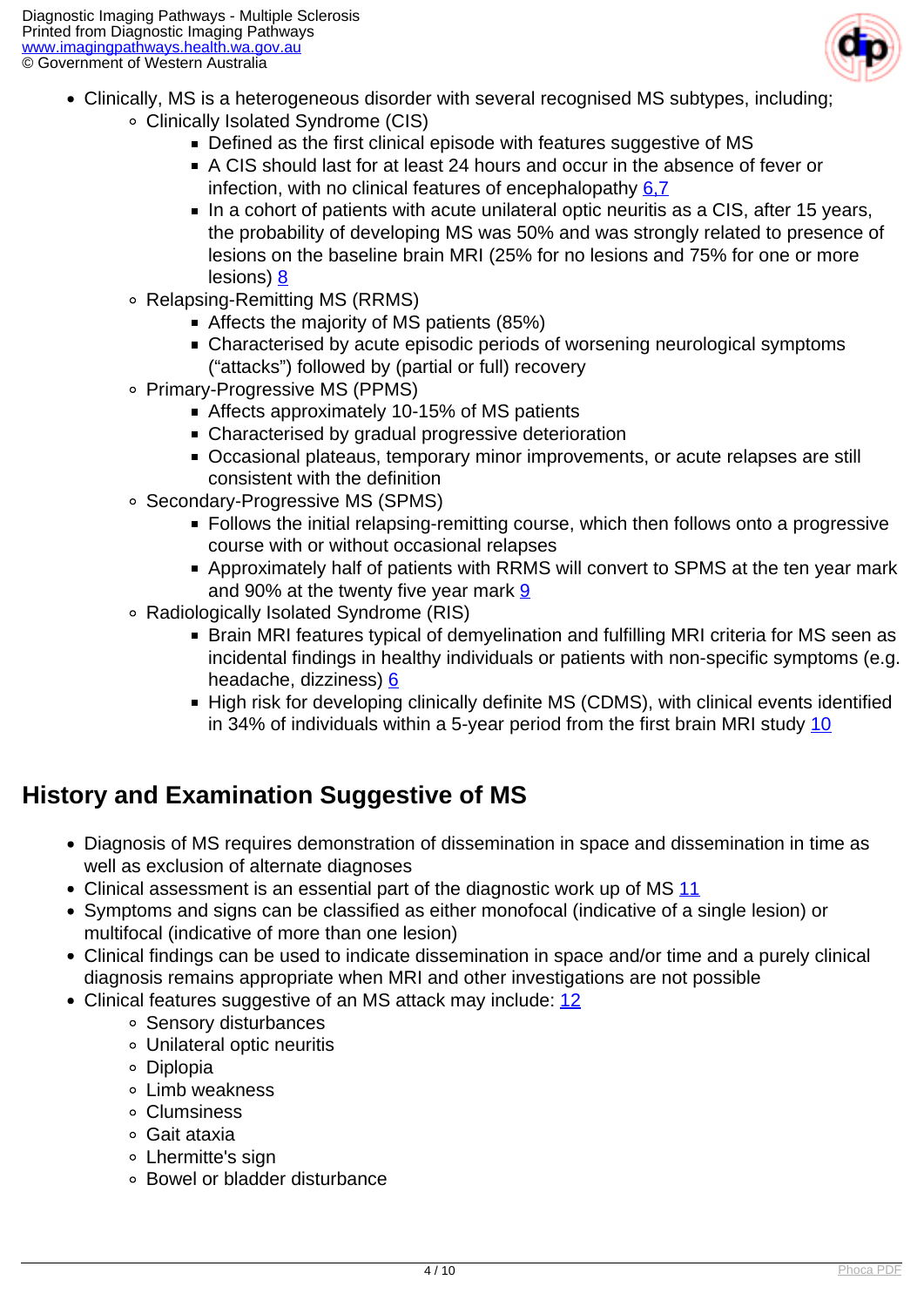

## **Exclusion of Alternative Diagnoses**

- A diagnosis of MS requires exclusion of other conditions that can mimic MS by their clinical and laboratory profile [11,13](index.php/imaging-pathways/neurological/multiple-sclerosis?tab=references)
- As MS is a progressive neurodegenerative disorder, clear differentiation of MS from MS-mimics is essential to provide early appropriate therapy
- In patients presenting with symptoms and signs of MS, the differential is broad and work up includes a range of clinical, biochemical and imaging tests
- An approach to the exclusion of alternative diagnoses in patients with presentations suggestive of MS has been proposed, and involves: [14](index.php/imaging-pathways/neurological/multiple-sclerosis?tab=references)
- 1. Exclusion of diseases not likely to be MS or non-MS idiopathic inflammatory demyelinating disease, including but not limited to:
	- Vascular: embolic disease, vasculitis, CADASIL (cerebral autosomal dominant arteriopathy with subcortical infarcts), primary angiitis of the CNS
	- Infectious diseases: meningitis, encephalitis, progressive multifocal leukoencephalopathy (PML)
	- Metabolic: vitamin B12 deficiency, hyperhomocysteinaemia
	- Neoplasm: glioblastoma, lymphoma
	- Congenital: Chiari I malformation
- 2. Differentiation of prototypic MS from non-MS idiopathic inflammatory demyelinating disease:
	- Neuromyelitis Optica Spectrum Disorder (NMOSD): differentiating features from MS include [15](index.php/imaging-pathways/neurological/multiple-sclerosis?tab=references)
		- Simultaneous bilateral optic neuritis
		- ?3 vertebral segments of longitudinally extensive transverse myelitis lesions
		- Detectable serum antibodies that target the water channel aquaporin-4 (AQP4–immunoglobulin G [IgG]) are highly specific and may be involved in the pathogenesis of NMOSD
	- Acute Disseminated Encephalomyelitis (ADEM)
		- An immune-mediated demyelinating disease that predominantly affects children in response to a preceding infection or vaccination
		- Most cases are monophasic
		- E Lesions are typically located in the basal ganglia and thalamus  $16$
- Timely recognition of imaging 'red flags' in the work up of patients suspected of having MS should alert clinicians to reconsider the differential diagnosis more extensively and perform additional analyses [13,14,16](index.php/imaging-pathways/neurological/multiple-sclerosis?tab=references)

## **Magnetic Resonance Imaging (MRI)**

- Since the addition of MRI to the 2001 McDonald criteria to support or replace clinical information, MRI has become a vital component in the diagnosis of MS [17](index.php/imaging-pathways/neurological/multiple-sclerosis?tab=references)
- The 2010 McDonald criteria have been validated in Caucasian [18,19](index.php/imaging-pathways/neurological/multiple-sclerosis?tab=references) and non-Caucasian [20-22](index.php/imaging-pathways/neurological/multiple-sclerosis?tab=references) populations and are widely accepted for the MRI diagnosis of MS
- The 2017 McDonald criteria presents recommendations for the diagnosis of MS including several revisions to the 2010 McDonald criteria
- These recommendations include:
- Defining the role of CSF-specific oligoclonal bands in the diagnosis of MS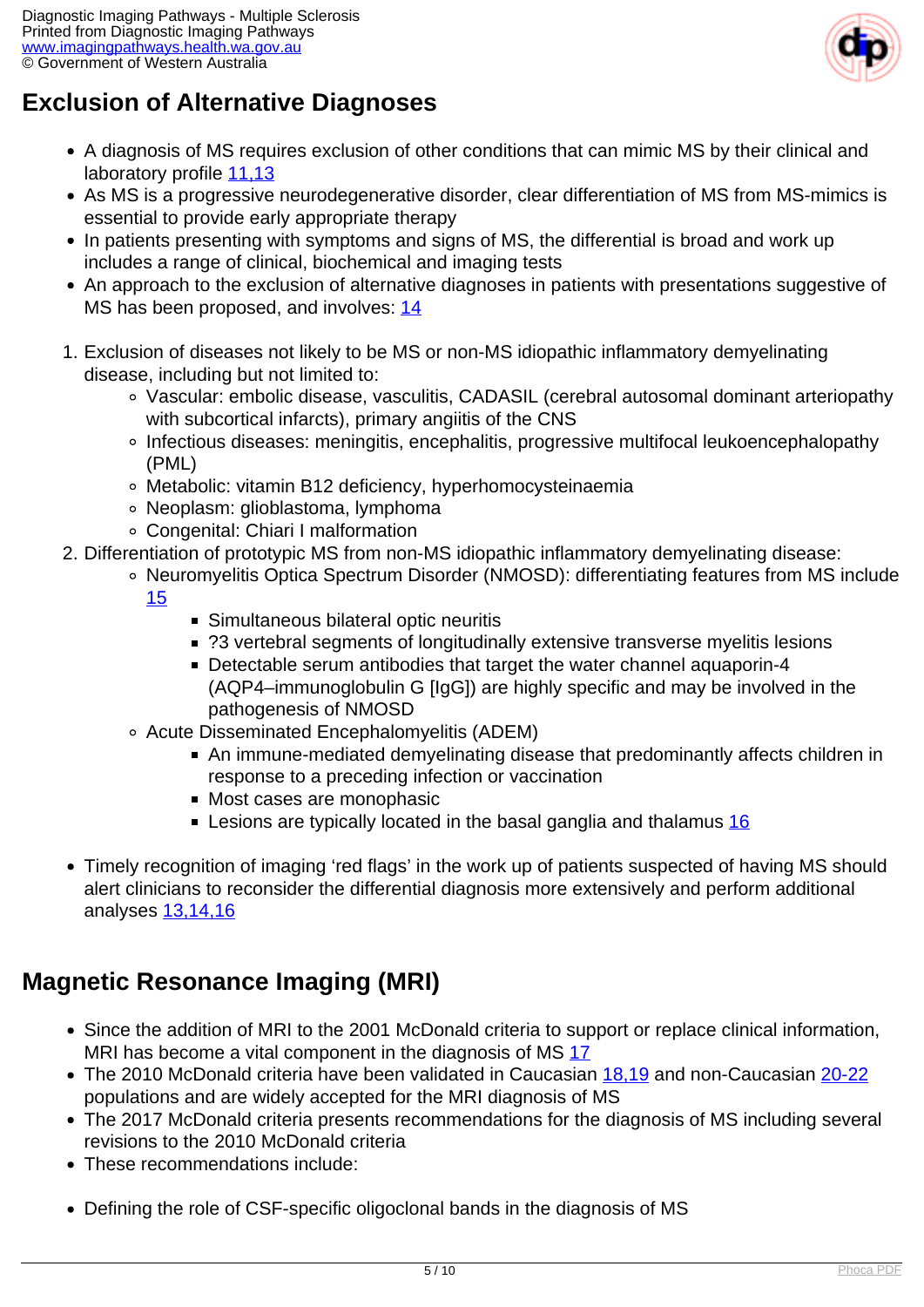

- Oligoclonal bands represent IgG unique to the cerebrospinal fluid without corresponding IgG in the serum [23](index.php/imaging-pathways/neurological/multiple-sclerosis?tab=references)
- Several techniques have been developed to test for CSF oligoclonal bands. The current gold standard, with a sensitivity over 95%, is isoelectric focusing on agarose gel followed by immunoblotting or immunofixation for IgG with paired CSF and serum
- Many studies looking at the utility of CSF oligoclonal bands in the diagnosis of MS have shown that it is an independent predictor of conversion of CIS to MS when controlling for clinical and imaging variables [7,23-25](index.php/imaging-pathways/neurological/multiple-sclerosis?tab=references)
- The 2017 McDonald criteria have recommended that for patients with a typical CIS meeting the criteria for DIS, CSF-specific oligoclonal bands can be used for the diagnosis of MS in the absence of CSF findings atypical for MS $Z$
- The importance of using appropriate and standardised technology is emphasised
- The DIS category 'juxtacortical' expanded to 'cortical/juxtacortical'
	- Pathology studies have shown involvement of the grey matter in MS and different cortical locations have been identified (intracortical, leukocortical and juxtacortical) [26](index.php/imaging-pathways/neurological/multiple-sclerosis?tab=references)
	- ∘ Imaging cortical lesions with conventional clinical MRI protocols is challenging [13](index.php/imaging-pathways/neurological/multiple-sclerosis?tab=references)
	- Currently, intracortical, leukocortical and juxtacortical lesions cannot be reliably and consistently distinguished on conventional MRI scans using most available MRI scanners in the clinical setting [13](index.php/imaging-pathways/neurological/multiple-sclerosis?tab=references)
	- Advanced imaging sequences such as double inversion recovery (DIR) and phase-sensitive inversion recovery (PSIR) are currently being investigated for detection of cortical lesions [13](index.php/imaging-pathways/neurological/multiple-sclerosis?tab=references)
	- However, availability, limited inter-observer agreement and lack of standardised terminology have limited the use of these sequences in clinical practice
	- Hence, new guidelines recommend the use of 'cortical/juxtacortical' to expand the concept of juxtacortical lesion in the DIS criteria, by including all MS cortical lesion types and the involvement of the white matter next to the cortex  $13$
	- When available, the use of advanced imaging sequences are recommended to visualize cortical lesions
- Identical DIS criteria used for primary-progressive (PPMS) and relapse-onset MS
	- The diagnostic criteria for PPMS have undergone a number of revisions in the last 20 years and have remained distinct from the criteria for RRMS
	- Previously, in the 2010 McDonald criteria [11,](index.php/imaging-pathways/neurological/multiple-sclerosis?tab=references) a diagnosis of PPMS required at least one year of disease progression plus two of the following three criteria
		- Evidence for DIS in the brain based on ? 1 T2 lesions in at least 1 area characteristic for MS (periventricular, juxtacortical, or infratentorial)\*
		- Evidence for DIS in the spinal cord based on ?2 T2 lesions in the cord\* or
		- The presence of CSF oligoclonal bands
		- \*Only asymptomatic MRI lesions counted
	- One retrospective study found that if the requirement of ? 2 spinal cord lesions was changed to ?1 (asymptomatic or symptomatic), the sensitivity increased from 77% to 84% [27](index.php/imaging-pathways/neurological/multiple-sclerosis?tab=references)
	- Hence, the 2017 McDonald criteria recommends the use of identical DIS criteria for PPMS and RRMS [7](index.php/imaging-pathways/neurological/multiple-sclerosis?tab=references)
- Distinction does not need to be made between symptomatic and asymptomatic MRI lesions for both DIS and DIT [13](index.php/imaging-pathways/neurological/multiple-sclerosis?tab=references)
	- For DIS criteria in the 2010 McDonald criteria, when the patient's symptoms are referable to the brainstem/cerebellum or spinal cord, then lesions in the symptomatic region are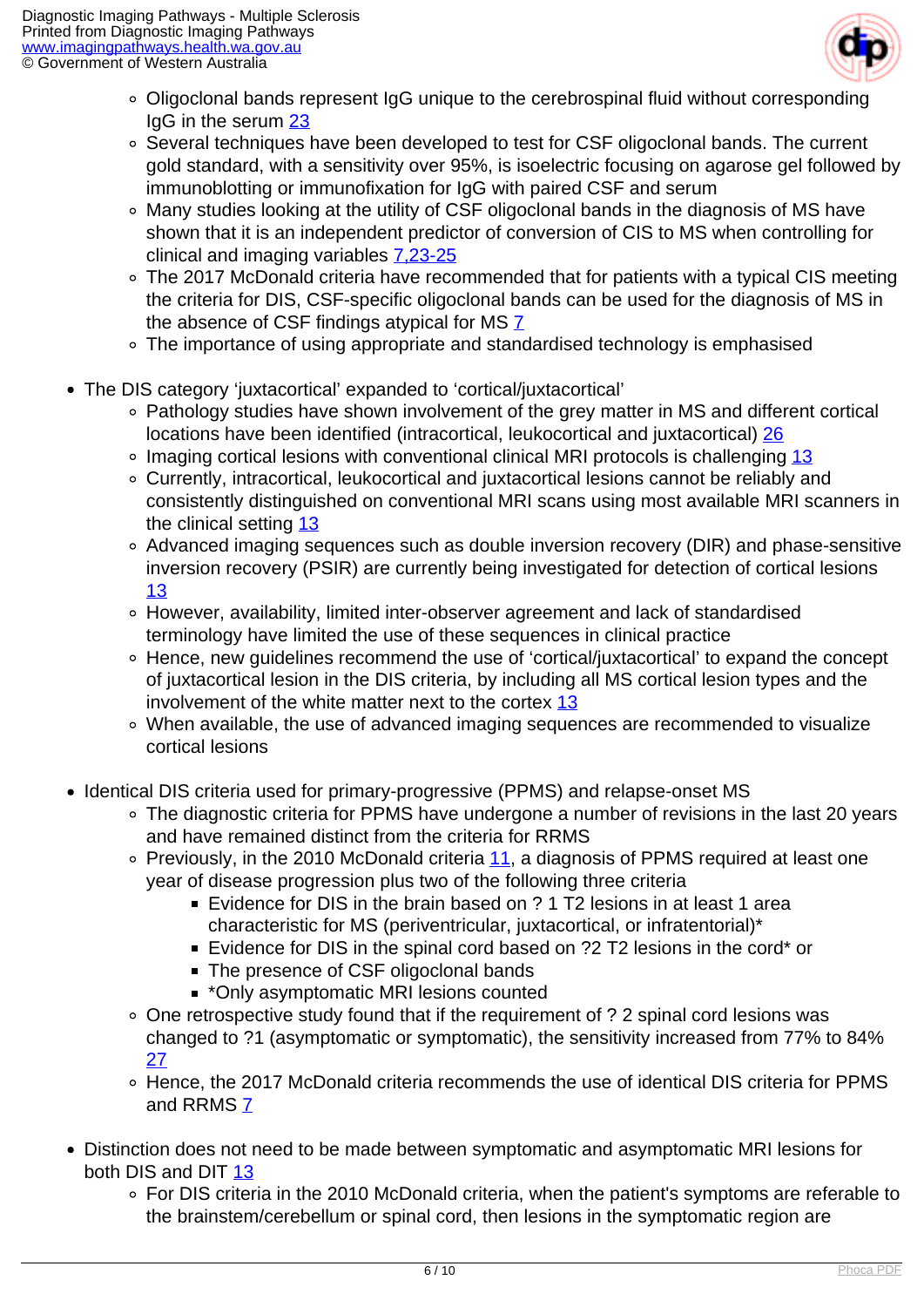

excluded [11](index.php/imaging-pathways/neurological/multiple-sclerosis?tab=references)

- The exclusion of lesions in the symptomatic region was based on a desire to maximize the specificity of MRI criteria by requiring lesions in 2 sites outside the symptomatic region to establish DIS and to simplify previous MRI criteria [28](index.php/imaging-pathways/neurological/multiple-sclerosis?tab=references)
- However, the criteria are ambiguous as to whether all lesions in the symptomatic region should be excluded or only the symptomatic lesion
- Recently, studies have shown that inclusion of symptomatic lesions for DIS increases sensitivity and accuracy without sacrificing specificity [28-30](index.php/imaging-pathways/neurological/multiple-sclerosis?tab=references)
- Inclusion of symptomatic lesions in the DIT criteria has been shown to increase the proportion of patients satisfying the MRI diagnostic criteria for MS to 33%, compared to 30% of those diagnosed without including such lesions [29](index.php/imaging-pathways/neurological/multiple-sclerosis?tab=references)
- Indeed, deciding what is symptomatic or not is often challenging

## **References**

References are graded from Level I to V according to the Oxford Centre for Evidence-Based Medicine, Levels of Evidence. [Download the document](http://www.cebm.net/wp-content/uploads/2014/06/CEBM-Levels-of-Evidence-2.1.pdf)

- 1. Olek M. **Clinical course and classification of multiple sclerosis [Internet]** UptoDate; 2017 [cited 2017 December 18]. (Review article). [View the reference](https://www.uptodate.com/contents/clinical-course-and-classification-of-multiple-sclerosis)
- 2. **Multiple Sclerosis [Internet]** Australian Bureau of Statistics; 2012 [cited 2017 December 18]. [View the reference](http://www.abs.gov.au/ausstats/abs@.nsf/Lookup/4429.0Main+Features100182009)
- 3. Koch-Henriksen N, Sorensen PS. **The changing demographic pattern of multiple sclerosis epidemiology.** The Lancet Neurology. 2010;9(5):520-32. (Level I Evidence). [View the reference](https://www.ncbi.nlm.nih.gov/pubmed/20398859)
- 4. Simpson S, Jr., Blizzard L, Otahal P, Van der Mei I, Taylor B. **Latitude is significantly associated with the prevalence of multiple sclerosis: a meta-analysis.** Journal of neurology, neurosurgery, and psychiatry. 2011;82(10):1132-41. (Level I Evidence). [View the reference](https://www.ncbi.nlm.nih.gov/pubmed/21478203)
- 5. Olek M, Mowry E. **Pathogenesis and epidemiology of multiple sclerosis [Internet].** UpToDate; 2017 [cited 2017 December 18]. [View the reference](https://www.uptodate.com/contents/pathogenesis-and-epidemiology-of-multiple-sclerosis)
- 6. Miller DH, Chard DT, Ciccarelli O. **Clinically isolated syndromes.** The Lancet Neurology. 2012;11(2):157-69. (Review article). [View the reference](https://www.ncbi.nlm.nih.gov/pubmed/22265211)
- 7. Thompson AJ, Banwell BL, Barkhof F, Carroll WM, Coetzee T, Comi G, et al. **Diagnosis of multiple sclerosis: 2017 revisions of the McDonald criteria.** The Lancet Neurology. 2018;17(2):162-73. (Clinical guidelines). [View the reference](https://www.ncbi.nlm.nih.gov/pubmed/29275977)
- 8. Optic Neuritis Study Group. **Multiple sclerosis risk after optic neuritis: final optic neuritis treatment trial follow-up.** Archives of neurology. 2008;65(6):727-32. (Level II Evidence). [View the](https://www.ncbi.nlm.nih.gov/pubmed/18541792) [reference](https://www.ncbi.nlm.nih.gov/pubmed/18541792)
- 9. Weinshenker BG, Bass B, Rice GP, Noseworthy J, Carriere W, Baskerville J, et al. **The natural history of multiple sclerosis: a geographically based study. 2. Predictive value of the early clinical course.** Brain : a journal of neurology. 1989;112 ( Pt 6):1419-28. (Level II Evidence). [View](https://www.ncbi.nlm.nih.gov/pubmed/2597989) [the reference](https://www.ncbi.nlm.nih.gov/pubmed/2597989)
- 10. Okuda DT, Siva A, Kantarci O, Inglese M, Katz I, Tutuncu M, et al. **Radiologically isolated syndrome: 5-year risk for an initial clinical event.** PloS one. 2014;9(3):e90509. (Level II Evidence). [View the reference](https://www.ncbi.nlm.nih.gov/pubmed/24598783)
- 11. Polman CH, Reingold SC, Banwell B, Clanet M, Cohen JA, Filippi M, et al. **Diagnostic criteria for multiple sclerosis: 2010 revisions to the McDonald criteria.** Annals of neurology. 2011;69(2):292-302. (Clinical guidelines). [View the reference](https://www.ncbi.nlm.nih.gov/pubmed/21387374)
- 12. Olek MJ, Narayan RN, Frohman EM, Frohman TC. **Clinical features of multiple sclerosis in adults [Internet]** UpToDate; 2016 [cited 2017 December 18]. [View the reference](https://www.uptodate.com/contents/clinical-features-of-multiple-sclerosis-in-adults)
- 13. Filippi M, Rocca MA, Ciccarelli O, De Stefano N, Evangelou N, Kappos L, et al. **MRI criteria for**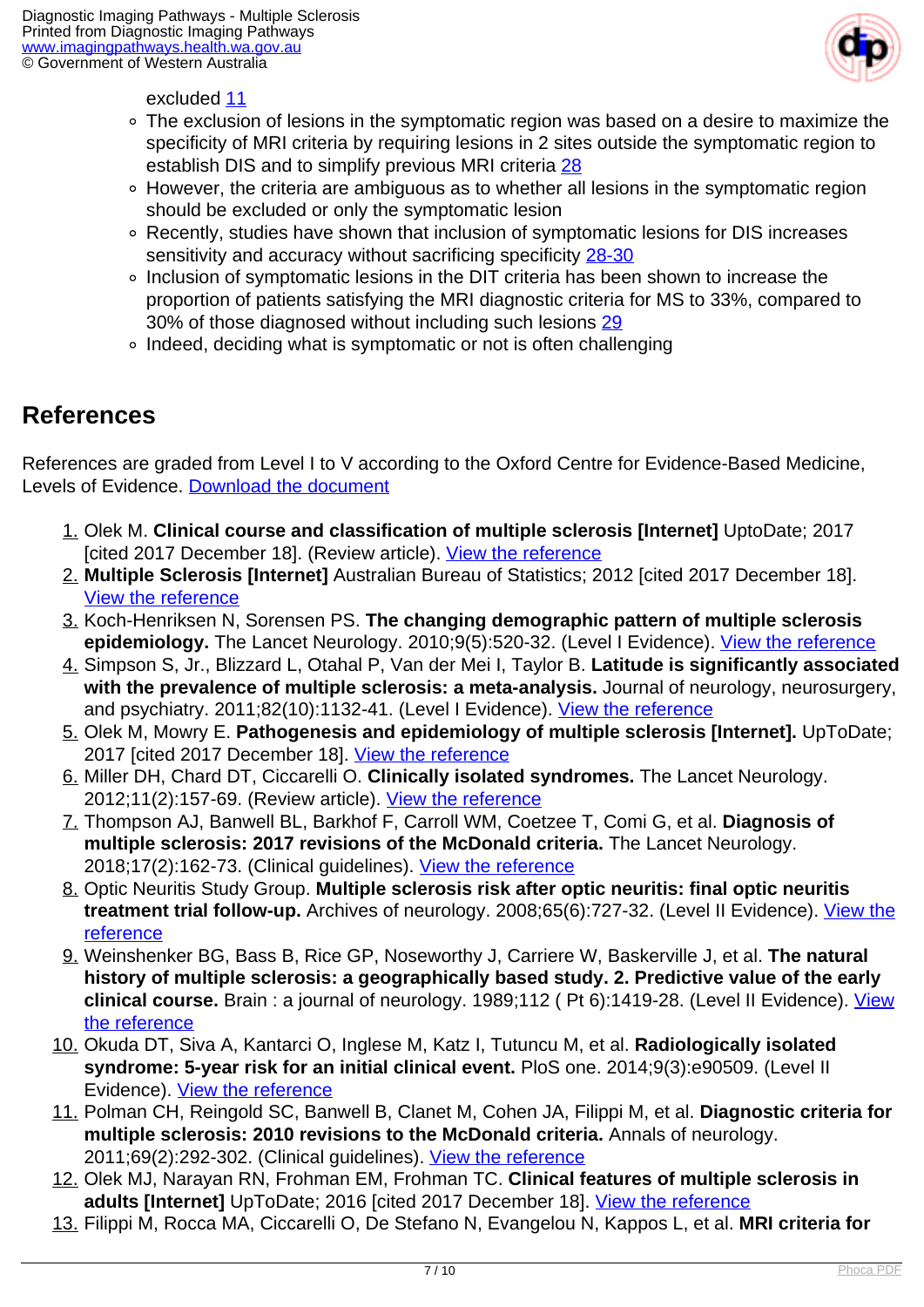

**the diagnosis of multiple sclerosis: MAGNIMS consensus guidelines.** The Lancet Neurology. 2016;15(3):292-303. (Clinical guidelines). [View the reference](https://www.ncbi.nlm.nih.gov/pubmed/26822746)

- 14. Miller DH, Weinshenker BG, Filippi M, Banwell BL, Cohen JA, Freedman MS, et al. **Differential diagnosis of suspected multiple sclerosis: a consensus approach.** Multiple sclerosis (Houndmills, Basingstoke, England). 2008;14(9):1157-74. (Consensus statement). [View the](https://www.ncbi.nlm.nih.gov/pubmed/18805839) [reference](https://www.ncbi.nlm.nih.gov/pubmed/18805839)
- 15. Wingerchuk DM, Banwell B, Bennett JL, Cabre P, Carroll W, Chitnis T, et al. **International consensus diagnostic criteria for neuromyelitis optica spectrum disorders.** Neurology. 2015;85(2):177-89. (Consensus statement). [View the reference](https://www.ncbi.nlm.nih.gov/pubmed/26092914)
- 16. Charil A, Yousry TA, Rovaris M, Barkhof F, De Stefano N, Fazekas F, et al. **MRI and the diagnosis of multiple sclerosis: expanding the concept of "no better explanation".** The Lancet Neurology. 2006;5(10):841-52. (Review article). [View the reference](https://www.ncbi.nlm.nih.gov/pubmed/16987731)
- 17. McDonald WI, Compston A, Edan G, Goodkin D, Hartung HP, Lublin FD, et al. **Recommended diagnostic criteria for multiple sclerosis: guidelines from the International Panel on the diagnosis of multiple sclerosis.** Annals of neurology. 2001;50(1):121-7. (Clinical guidelines). [View the reference](https://www.ncbi.nlm.nih.gov/pubmed/11456302)
- 18. Runia TF, Jafari N, Hintzen RQ. **Application of the 2010 revised criteria for the diagnosis of multiple sclerosis to patients with clinically isolated syndromes.** European journal of neurology. 2013;20(12):1510-6. (Level III Evidence). [View the reference](https://www.ncbi.nlm.nih.gov/pubmed/23906114)
- 19. Belova AN, Shalenkov IV, Shakurova DN, Boyko AN. **Revised McDonald criteria for multiple sclerosis diagnostics in central Russia: sensitivity and specificity.** Multiple sclerosis (Houndmills, Basingstoke, England). 2014;20(14):1896-9. (Level III Evidence). [View the reference](https://www.ncbi.nlm.nih.gov/pubmed/25145690)
- 20. Huh SY, Kim SH, Kim W, Lee SH, Park MS, Ahn SW, et al. **Evaluation of McDonald MRI criteria for dissemination in space in Korean patients with clinically isolated syndromes.** Multiple sclerosis (Houndmills, Basingstoke, England). 2014;20(4):492-5. (Level III Evidence). [View the](https://www.ncbi.nlm.nih.gov/pubmed/23886829) [reference](https://www.ncbi.nlm.nih.gov/pubmed/23886829)
- 21. Hsueh CJ, Kao HW, Chen SY, Lo CP, Hsu CC, Liu DW, et al. **Comparison of the 2010 and 2005 versions of the McDonald MRI criteria for dissemination-in-time in Taiwanese patients with classic multiple sclerosis.** Journal of the neurological sciences. 2013;329(1-2):51-4. (Level III evidence). [View the reference](https://www.ncbi.nlm.nih.gov/pubmed/23597668)
- 22. Patrucco L, Rojas JI, Miguez JS, Cristiano E. **Application of the McDonald 2010 criteria for the diagnosis of multiple sclerosis in an Argentinean cohort of patients with clinically isolated syndromes.** Multiple sclerosis (Houndmills, Basingstoke, England). 2013;19(10):1297-301. (Level III Evidence). [View the reference](https://www.ncbi.nlm.nih.gov/pubmed/23388165)
- 23. Dobson R, Ramagopalan S, Davis A, Giovannoni G. **Cerebrospinal fluid oligoclonal bands in multiple sclerosis and clinically isolated syndromes: a meta-analysis of prevalence, prognosis and effect of latitude.** Journal of neurology, neurosurgery, and psychiatry. 2013;84(8):909-14. (Level I evidence). [View the reference](https://www.ncbi.nlm.nih.gov/pubmed/23431079)
- 24. Kuhle J, Disanto G, Dobson R, Adiutori R, Bianchi L, Topping J, et al. **Conversion from clinically isolated syndrome to multiple sclerosis: A large multicentre study.** Multiple sclerosis (Houndmills, Basingstoke, England). 2015;21(8):1013-24. (Level II evidence). [View the reference](https://www.ncbi.nlm.nih.gov/pubmed/25680984)
- 25. Tintore M, Rovira A, Rio J, Otero-Romero S, Arrambide G, Tur C, et al. **Defining high, medium and low impact prognostic factors for developing multiple sclerosis.** Brain : a journal of neurology. 2015;138(Pt 7):1863-74. (Level III evidence). [View the reference](https://www.ncbi.nlm.nih.gov/pubmed/25902415)
- 26. Peterson JW, Bo L, Mork S, Chang A, Trapp BD. **Transected neurites, apoptotic neurons, and reduced inflammation in cortical multiple sclerosis lesions.** Annals of neurology. 2001;50(3):389-400. (Level III/IV Evidence). [View the reference](https://www.ncbi.nlm.nih.gov/pubmed/11558796)
- 27. Kelly SB, Kinsella K, Duggan M, Tubridy N, McGuigan C, Hutchinson M. **A proposed modification to the McDonald 2010 criteria for the diagnosis of primary progressive multiple sclerosis.** Multiple sclerosis (Houndmills, Basingstoke, England). 2013;19(8):1095-100. (Level IV Evidence). [View the reference](https://www.ncbi.nlm.nih.gov/pubmed/23132903)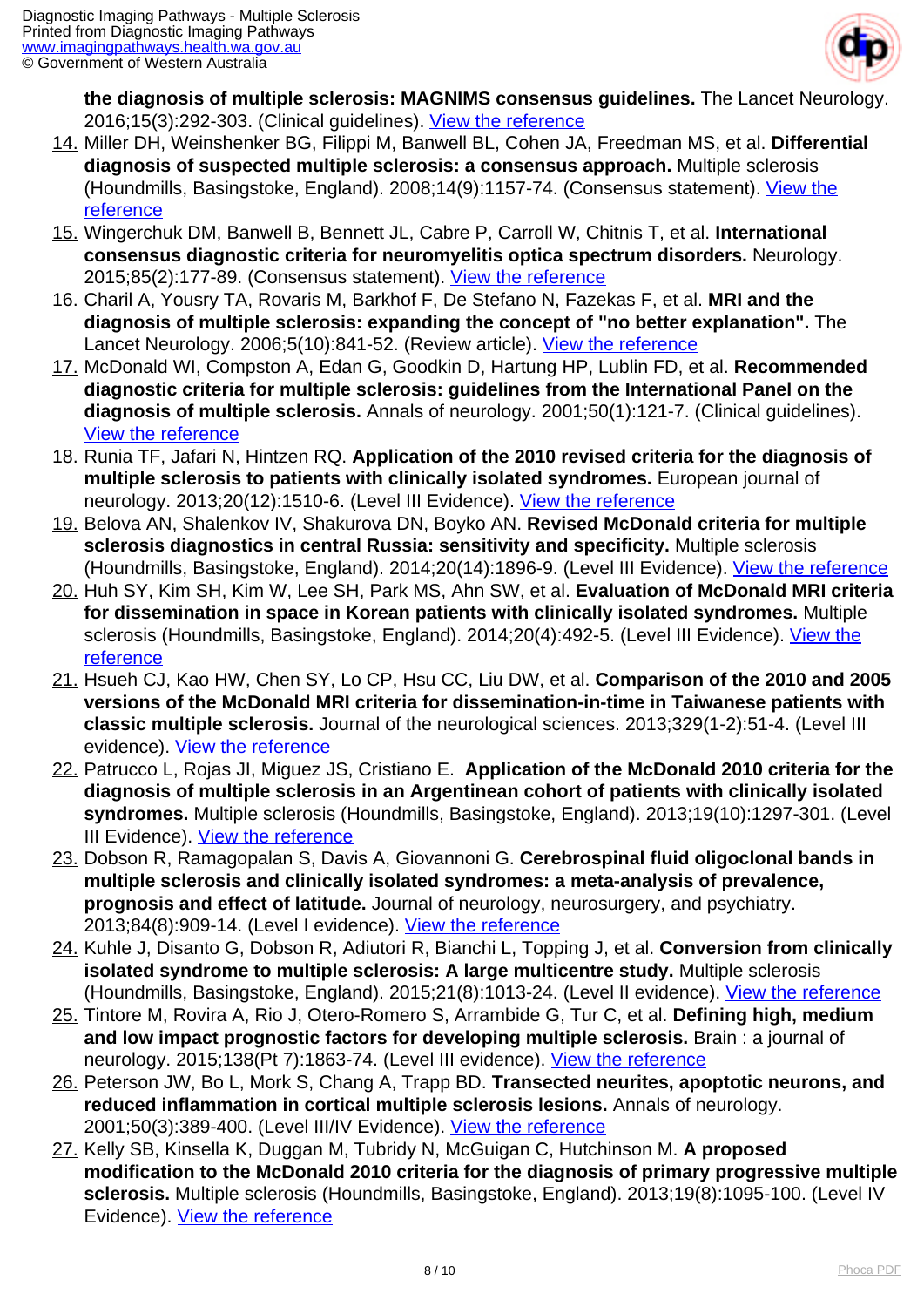

- 28. Brownlee WJ, Swanton JK, Miszkiel KA, Miller DH, Ciccarelli O. **Should the symptomatic region be included in dissemination in space in MRI criteria for MS?** Neurology. 2016;87(7):680-3. (Level III Evidence). [View the reference](https://www.ncbi.nlm.nih.gov/pubmed/27421541)
- 29. Kang H, Metz LM, Traboulsee AL, Eliasziw M, Zhao GJ, Cheng Y, et al. **Application and a proposed modification of the 2010 McDonald criteria for the diagnosis of multiple sclerosis in a Canadian cohort of patients with clinically isolated syndromes.** Multiple sclerosis (Houndmills, Basingstoke, England). 2014;20(4):458-63. (Level III Evidence). [View the reference](https://www.ncbi.nlm.nih.gov/pubmed/23970502)
- 30. Caucheteux N, Maarouf A, Genevray M, Leray E, Deschamps R, Chaunu MP, et al. **Criteria improving multiple sclerosis diagnosis at the first MRI.** Journal of neurology. 2015;262(4):979-87. (Level III/IV Evidence). [View the reference](https://www.ncbi.nlm.nih.gov/pubmed/25683762)

### **Information for Consumers**

| Information from this website                                                                                                     | Information from the Royal<br><b>Australian and New Zealand</b><br><b>College of Radiologists' website</b> |
|-----------------------------------------------------------------------------------------------------------------------------------|------------------------------------------------------------------------------------------------------------|
| <b>Consent to Procedure or Treatment</b><br><b>Radiation Risks of X-rays and Scans</b><br><b>Magnetic Resonance Imaging (MRI)</b> | <b>Gadolinium Contrast Medium</b><br><b>Magnetic Resonance Imaging (MRI)</b>                               |

#### **Copyright**

© Copyright 2015, Department of Health Western Australia. All Rights Reserved. This web site and its content has been prepared by The Department of Health, Western Australia. The information contained on this web site is protected by copyright.

#### **Legal Notice**

Please remember that this leaflet is intended as general information only. It is not definitive and The Department of Health, Western Australia can not accept any legal liability arising from its use. The information is kept as up to date and accurate as possible, but please be warned that it is always subject to change

### **File Formats**

.

Some documents for download on this website are in a Portable Document Format (PDF). To read these files you might need to download Adobe Acrobat Reader.